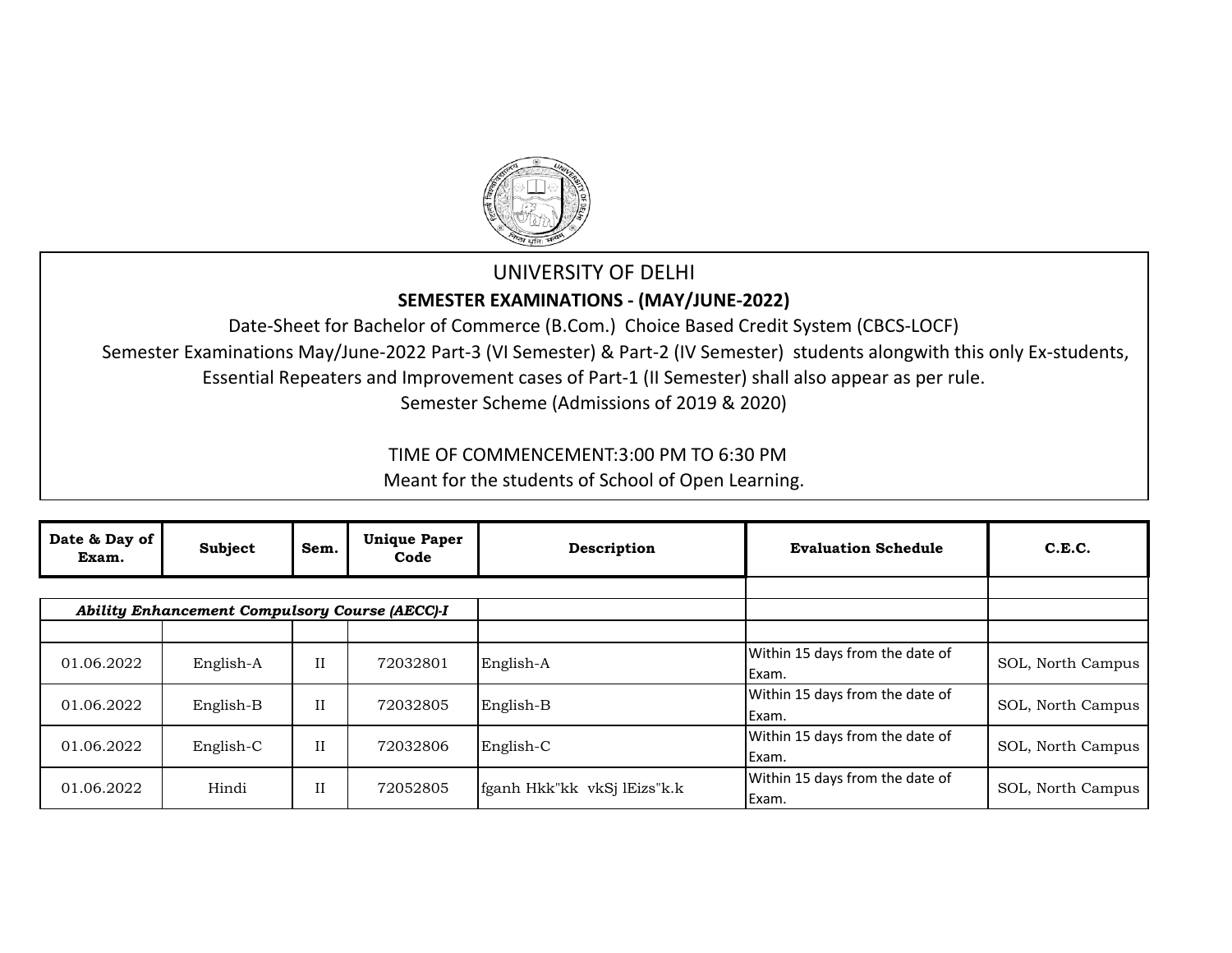| 01.06.2022           | Environmental                                        | $\rm II$    | 72182801                        | <b>Environmental Science</b>              | Within 15 days from the date of          | SOL, North Campus |
|----------------------|------------------------------------------------------|-------------|---------------------------------|-------------------------------------------|------------------------------------------|-------------------|
|                      | Science                                              |             |                                 |                                           | Exam.<br>Within 15 days from the date of |                   |
| 01.06.2022           | Urdu-A                                               | $\rm II$    | 72142801                        | Urdu-A                                    | Exam.                                    | SOL, North Campus |
| 01.06.2022           | Urdu-B                                               | II          | 72142802                        | Urdu-B                                    | Within 15 days from the date of          | SOL, North Campus |
|                      |                                                      |             |                                 |                                           | Exam.                                    |                   |
| 01.06.2022           | Urdu-C                                               | II          | 72142803                        | Urdu-C                                    | Within 15 days from the date of          | SOL, North Campus |
|                      |                                                      |             |                                 |                                           | Exam.                                    |                   |
| 01.06.2022           | Tamil-A                                              | II          | 72082807                        | Tamil-A                                   | Within 15 days from the date of<br>Exam. | SOL, North Campus |
|                      |                                                      |             |                                 |                                           | Within 15 days from the date of          |                   |
| 01.06.2022           | Tamil-B                                              | II          | 72082809                        | Tamil-B                                   | Exam.                                    | SOL, North Campus |
|                      |                                                      |             |                                 |                                           |                                          |                   |
|                      | Ability Enhancem Skill Compancement Elective Courses |             |                                 |                                           |                                          |                   |
|                      |                                                      |             |                                 |                                           | Within 15 days from the date of          |                   |
| 02.06.2022           |                                                      | IV          | 52413401                        | E Commence (SEC)                          | Exam.                                    | SOL, North Campus |
| 02.06.2022           |                                                      | IV          | 52413403                        | Personal Tax Planning (SEC)               | Within 15 days from the date of          | SOL, North Campus |
|                      |                                                      |             |                                 |                                           | Exam.                                    |                   |
| June, 2022 (Friday)  |                                                      |             |                                 | <b>Skill Enhancement Elective Courses</b> |                                          |                   |
|                      |                                                      |             |                                 | Advertising Personal Selling and          | Within 15 days from the date of          |                   |
| 03.06.2022           |                                                      | VI          | 52413613                        | Salesmanship (SEC)                        | Exam.                                    | SOL, North Campus |
| 04.06.2022           |                                                      | IV          | 52414403                        | Corporate Accounting (Core)               | Within 15 days from the date of          | SOL, North Campus |
|                      |                                                      |             |                                 |                                           | Exam.                                    |                   |
| June, 2022 (Sunday)  |                                                      |             | <b>Generic Elective Courses</b> |                                           |                                          |                   |
| 05.06.2022           |                                                      | VI          | 62275604                        | Principles of Macroeconomics              | Within 15 days from the date of<br>Exam. | SOL, North Campus |
| 06 June Monday       |                                                      | $_{\rm II}$ | 52411201                        | Business Laws (Core)                      | Within 15 days from the date of          | SOL, North Campus |
|                      |                                                      |             |                                 |                                           | Exam.                                    |                   |
|                      |                                                      |             |                                 |                                           |                                          |                   |
| June, 2022 (Tuesday) |                                                      |             | Discipline Specific Elective-1B |                                           |                                          |                   |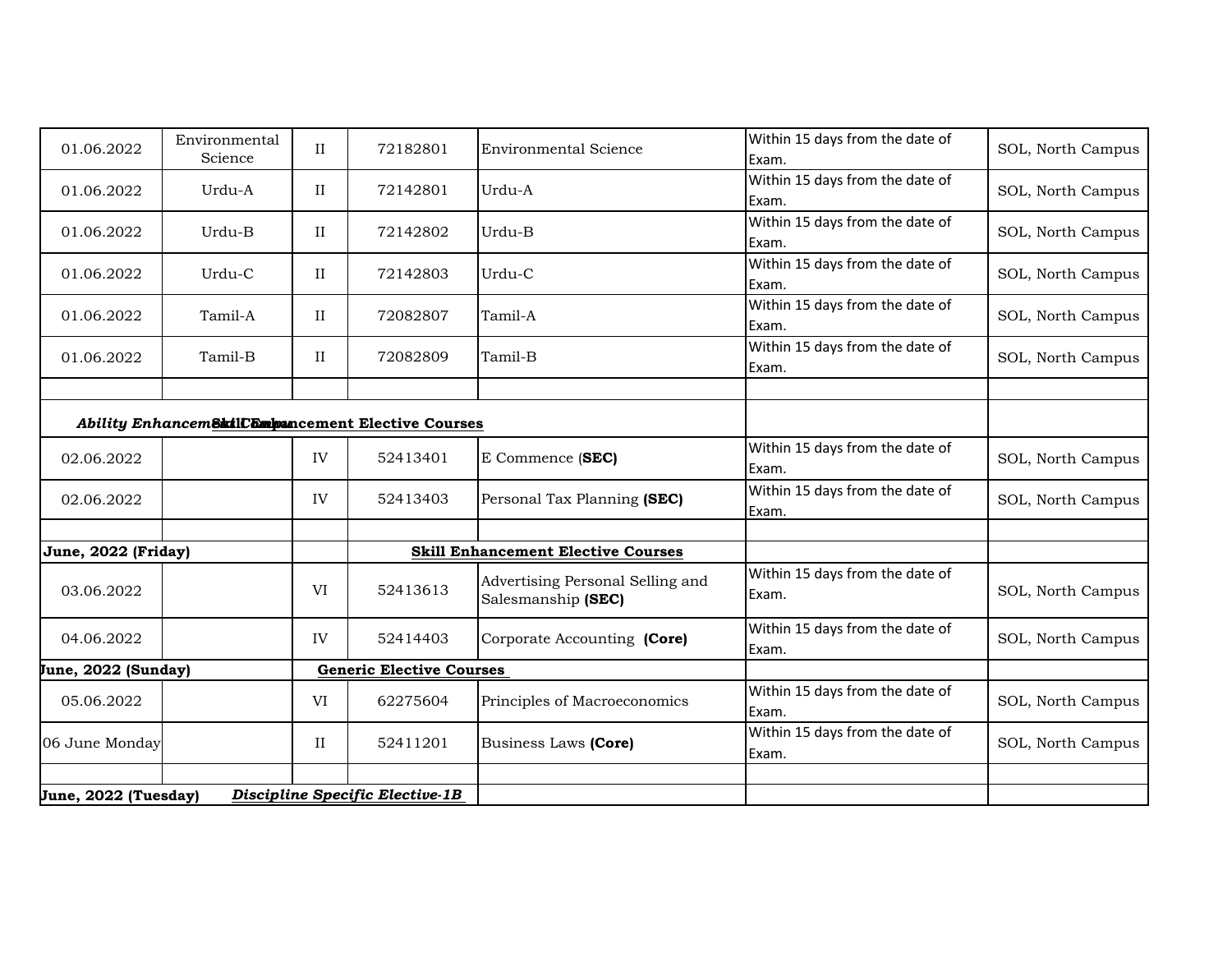| 07.06.2022          |           | VI          | 52417602                               | Banking and Insurance                          | Within 15 days from the date of<br>Exam. | SOL, North Campus |
|---------------------|-----------|-------------|----------------------------------------|------------------------------------------------|------------------------------------------|-------------------|
| 07.06.2022          |           | VI          | 52417604                               | Computerised Accounting System                 | Within 15 days from the date of          | SOL, North Campus |
| 07.06.2022          |           | VI          | 52417612                               | Management Accounting                          | Within 15 days from the date of<br>Exam. | SOL, North Campus |
| 08.06.2022          |           | IV          | 52414404                               | Cost Accounting (Core)                         | Within 15 days from the date of<br>Exam. | SOL, North Campus |
| 09.06.2022          |           | $_{\rm II}$ | 52411202                               | Business Mathematics and Statistics<br>(Core)  | Within 15 days from the date of<br>Exam. | SOL, North Campus |
| June, 2022 (Friday) |           |             | <b>Discipline Specific Elective-2B</b> |                                                |                                          |                   |
| 10.06.2022          |           | VI          | 52417606                               | <b>International Business</b>                  | Within 15 days from the date of<br>Exam. | SOL, North Campus |
| 10.06.2022          |           | VI          | 52417608                               | Fundamentals of Investment                     | Within 15 days from the date of<br>Exam. | SOL, North Campus |
| 10.06.2022          |           | VI          | 52417611                               | Organisational Behaviour                       | Within 15 days from the date of<br>Exam. | SOL, North Campus |
| 11.06.2022          | English   | II          | 52031204                               | English Language Through<br>Literature         | Within 15 days from the date of<br>Exam. | SOL, North Campus |
| 11.06.2022          | English   | $\rm II$    | 52031205                               | English Fluency                                | Within 15 days from the date of<br>Exam. | SOL, North Campus |
| 11.06.2022          | English   | $_{\rm II}$ | 52031206                               | English Proficiency                            | Within 15 days from the date of<br>Exam. | SOL, North Campus |
| 11.06.2022          | Hindi-A   | II          | 52051221                               | Hindi-A                                        | Within 15 days from the date of<br>Exam. | SOL, North Campus |
| 11.06.2022          | Hindi-B   | $\rm II$    | 52051222                               | Hindi-B                                        | Within 15 days from the date of<br>Exam. | SOL, North Campus |
| 11.06.2022          | Hindi-C   | $\rm II$    | 52051223                               | Hindi-C                                        | Within 15 days from the date of<br>Exam. | SOL, North Campus |
| 11.06.2022          | Punjabi-A | $_{\rm II}$ | 52121225                               | Punjābi Novel, Drāmā and<br>Functional Punjabi | Within 15 days from the date of<br>Exam. | SOL, North Campus |
| 11.06.2022          | Punjabi-B | II          | 52121201                               | Modern Punjabi Porse and<br>Functional Punjabi | Within 15 days from the date of<br>Exam. | SOL, North Campus |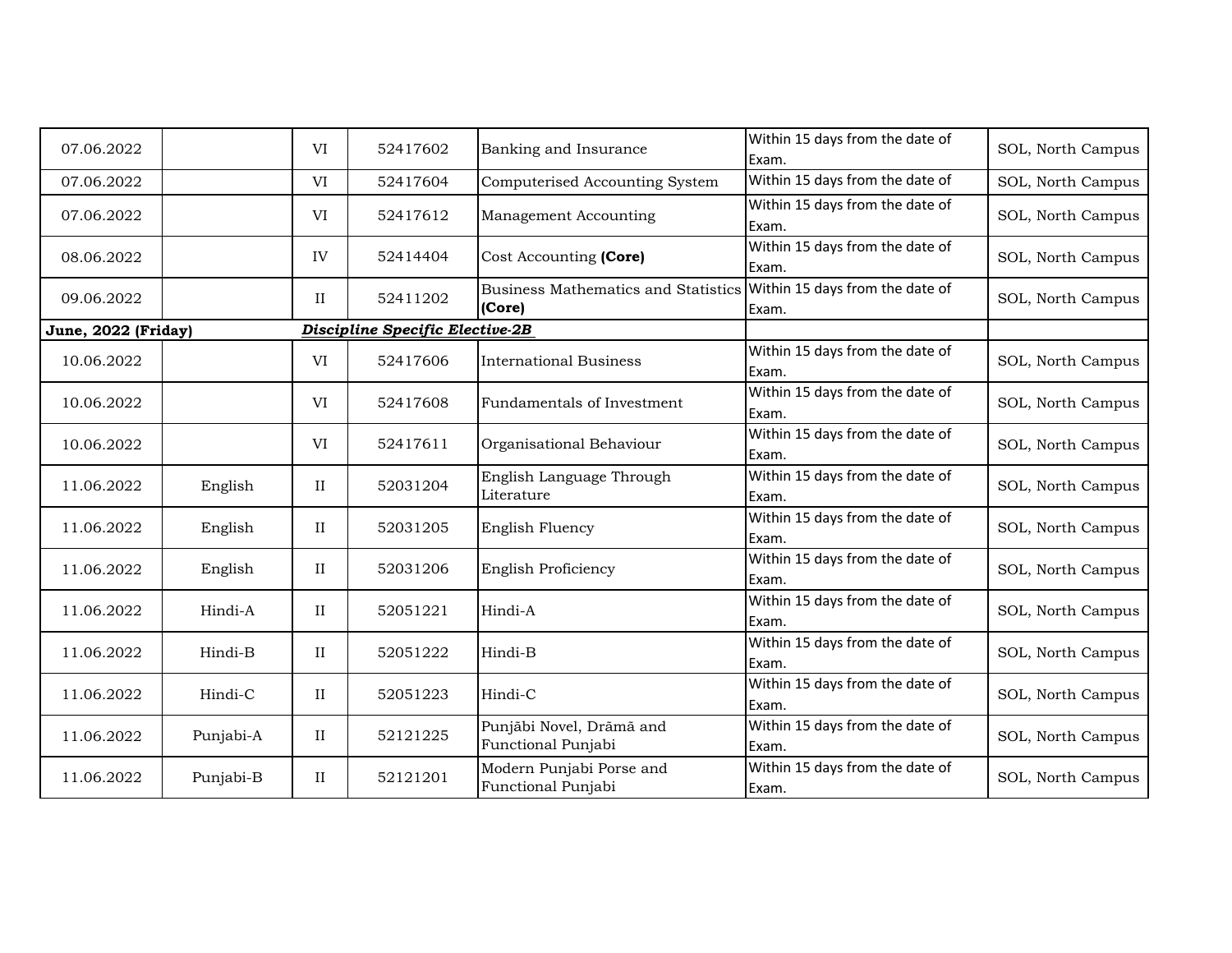| 11.06.2022 | Punjabi-C         | II          | 52121202 | Punjabi Folk-Drama and Functional<br>Punjabi                         | Within 15 days from the date of<br>Exam. | SOL, North Campus |
|------------|-------------------|-------------|----------|----------------------------------------------------------------------|------------------------------------------|-------------------|
| 11.06.2022 | Tamil             | $_{\rm II}$ | 52081240 | <b>Business Communication-Tamil</b>                                  | Within 15 days from the date of<br>Exam. | SOL, North Campus |
| 11.06.2022 | Urdu-A            | $_{\rm II}$ | 52141224 | Study of Modern Urdu Prose and<br>Poetry-I                           | Within 15 days from the date of<br>Exam. | SOL, North Campus |
| 11.06.2022 | Urdu-B            | $_{\rm II}$ | 52141225 | Study of Modern Urdu Prose and<br>Poetry-II                          | Within 15 days from the date of<br>Exam. | SOL, North Campus |
| 11.06.2022 | Urdu-C            | $\rm II$    | 52141226 | Urdu Nisab I                                                         | Within 15 days from the date of<br>Exam. | SOL, North Campus |
|            |                   |             |          | Subject in lieu of Mil                                               |                                          |                   |
| 11.06.2022 | Economies         | $_{\rm II}$ | 52271230 | Principals of Microeconomics-I                                       | Within 15 days from the date of<br>Exam. | SOL, North Campus |
| 11.06.2022 | Political Science | II          | 52321228 | Politics of Globalization                                            | Within 15 days from the date of<br>Exam. | SOL, North Campus |
|            |                   |             |          |                                                                      | Within 15 days from the date of<br>Exam. |                   |
| 12.06.2022 | English           | IV          | 52031901 | English Language Through<br>Literature                               | Within 15 days from the date of<br>Exam. | SOL, North Campus |
| 12.06.2022 | English           | IV          | 52031902 | English Fluency                                                      | Within 15 days from the date of<br>Exam. | SOL, North Campus |
| 12.06.2022 | English           | IV          | 52031903 | English Proficiency                                                  | Within 15 days from the date of<br>Exam. | SOL, North Campus |
| 12.06.2022 | Hindi-A           | IV          | 52051407 | fganh x  % mn~Hko vkSj fodkl&<br>fganh ^d*                           | Within 15 days from the date of<br>Exam. | SOL, North Campus |
| 12.06.2022 | Hindi-B           | IV          | 52051416 | fganh x   dk mn~Hko vkSj fodkl&<br>fganh ^[k*                        | Within 15 days from the date of<br>Exam. | SOL, North Campus |
| 12.06.2022 | Hindi-C           | IV          | 52051417 | fganh x   dk mn~Hko vkSj fodkl&<br>fganh ^x                          | Within 15 days from the date of<br>Exam. | SOL, North Campus |
| 12.06.2022 | Punjabi-A         | IV          | 52121414 | Medieval Narrative Poetry, Auto-<br>Biography and Functional Punjabi | Within 15 days from the date of<br>Exam. | SOL, North Campus |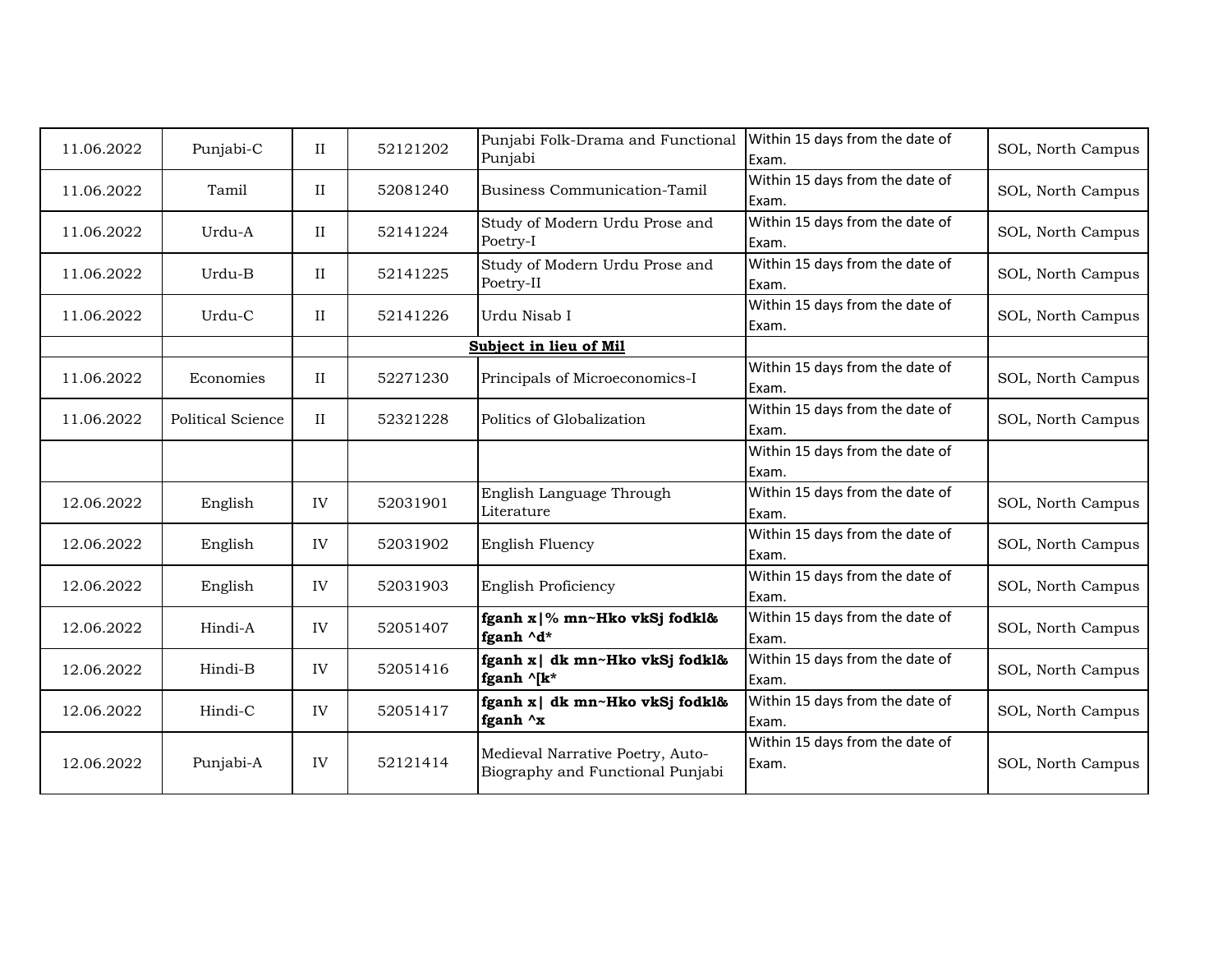| 12.06.2022 | Punjabi-B                   | IV | 52121403                 | Ethics -Literary Responses and<br>Functional Punjabi                          | Within 15 days from the date of<br>Exam. | SOL, North Campus |
|------------|-----------------------------|----|--------------------------|-------------------------------------------------------------------------------|------------------------------------------|-------------------|
| 12.06.2022 | Punjabi-C                   | IV | 52121404                 | Punjabi Auto-Biography and<br>Functional Punjabi                              | Within 15 days from the date of<br>Exam. | SOL, North Campus |
| 12.06.2022 | Tamil-A                     | IV | 52081422                 | History of Ancient Tamil Literature                                           | Within 15 days from the date of<br>Exam. | SOL, North Campus |
| 12.06.2022 | Tamil-B                     | IV | 52081423                 | History of Modern Tamil Literature                                            | Within 15 days from the date of<br>Exam. | SOL, North Campus |
| 12.06.2022 | Urdu-A                      | IV | 52141411                 | Study of Modern Fiction-Novel, Short Within 15 days from the date of<br>Story | Exam.                                    | SOL, North Campus |
| 12.06.2022 | Urdu-B                      | IV | 52141412                 | Study of Medieval Prose & Poetry                                              | Within 15 days from the date of<br>Exam. | SOL, North Campus |
| 12.06.2022 | Urdu-C                      | IV | 52141413                 | Urdu Nisab II                                                                 | Within 15 days from the date of<br>Exam. | SOL, North Campus |
|            |                             |    | A Subject in lieu of MIL |                                                                               |                                          |                   |
| 12.06.2022 | <b>Economics</b>            | IV | 52271424                 | Principles of Macroeconomics-I                                                | Within 15 days from the date of<br>Exam. | SOL, North Campus |
| 12.06.2022 | Political<br><b>Science</b> | IV | 52321423                 | Politics of Globalization                                                     | Within 15 days from the date of<br>Exam. | SOL, North Campus |
|            |                             |    |                          |                                                                               |                                          |                   |

Note:- 

· All information related with datesheet like Modification, Updation etc. shall only be notified on official website of University of Delhi i.e. www.du.ac.in & sol.du.ac.in

• Information given only on the University website i.e. www.du.ac.in & sol.du.ac.in shall be considered official.

O.S.D. (Examinations) Dean (Examinations) Delhi, the 06th April, 2022